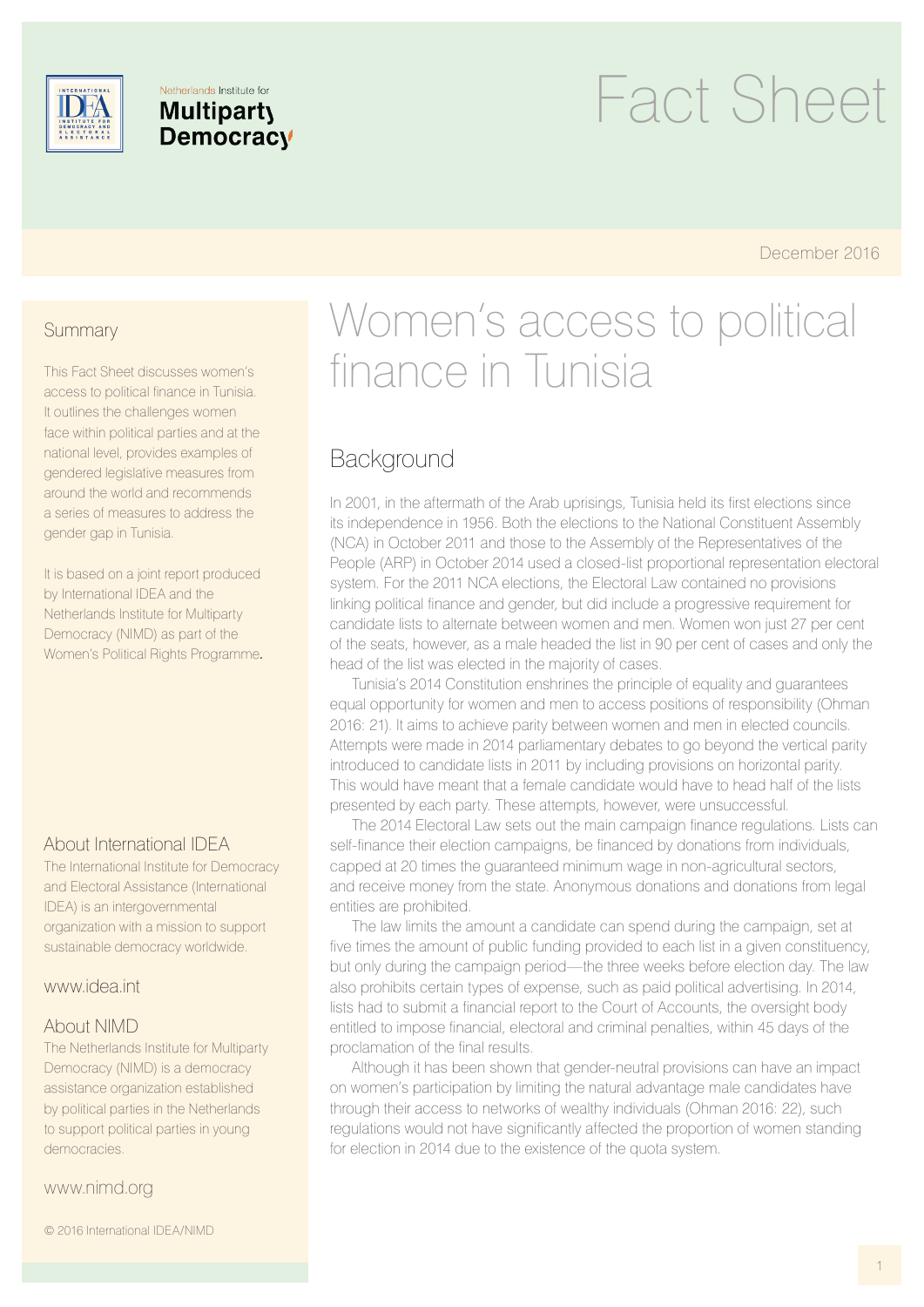# About the Women's Political Rights Programme

This Fact Sheet is part of a broader effort by International IDEA and NIMD to understand the impact of political finance on women. It has been produced under the Respect for Women's Political Rights Programme (WPR Programme) developed by International IDEA, NIMD and other partners. The four-year programme (2014–17) aims to strengthen the political leadership of women in three countries—Colombia, Kenya and Tunisia—by improving the political environment for equal participation and leadership of women and men in political parties. The programme works directly with political parties in the above-mentioned countries to:

- assess, reform and transform both formal and informal barriers that impede and discourage progress on gender equality and women's political rights;
- enhance the capacity of women candidates, as well as men and women politicians in general to be more effective fundraisers, campaigners, and leaders; and
- build political parties' institutional capacities on gender-sensitive policymaking and legislation.

### Challenges for political parties and the national assemblies

The issue of campaign finance was one of the major themes of the 2011 and 2014 elections. After 45 years of one-party rule in Tunisia, enhancing political pluralism was at the centre of the debate. However, there were no provisions tying the level of direct public funding to gender equality among candidates. Decree-Law 2011-87 on Organizing Political Parties provides for public funding to political parties but does not contain any gender-related provisions. Many countries have adopted reforms that directly target gender equality by tying public funding to gender equality or earmarking funds for its promotion. Tunisia, however, is one of numerous countries with no such provisions in place and which therefore experiences gender inequality in its elected bodies.

#### The candidate selection process

For several reasons, money may have played a less significant role in the candidate selection process in Tunisia than elsewhere. First, the gender quota system meant that the number of women candidates was determined at least partly by legal requirements.

Second, the allocation of public funding during the campaign period tended to level the playing field by allowing all lists to rely on this source of financing.

Third, the length of the campaign (three weeks) may have reduced the importance of access to funds for women. Tunisia remains a patriarchal society and there was a general feeling that nominating a woman at the head of a candidate list might not be acceptable to voters, especially in rural areas (Ohman 2016: 24). Some women, perhaps influenced by the prevailing mentality, did not wish to be nominated at the top of a list.

As noted above, although legislation required all electoral lists to alternate between female and male candidates, it did not mandate horizontal parity. As a result, only 12 per cent of lists had a woman at the top. There were some signs that money was still important in the 2014 parliamentary elections. A significant number of businessmen stood as candidates, even in areas with little or no economic development. Most political parties' nomination processes seemed to favour candidates with sufficient financial resources to self-finance their campaign, which in most cases was detrimental to women.

The candidates to head the lists were mostly selected and nominated by political parties' regional offices. Political parties usually nominated a woman to top the list in constituencies where they knew there was little chances of winning (Ohman 2016: 30). This also affected the funding women received for their campaigns.

#### Media exposure

Media exposure is critical to winning a campaign. Women often face challenges making their platforms and messages known to the electorate because of their limited access to the media. The reluctance of media outlets to devote attention to female candidates was raised as a general concern in the aftermath of the 2014 elections. For example, the European Union Election Observation Mission to Tunisia reported that media coverage of women candidates was low, especially in public broadcast media.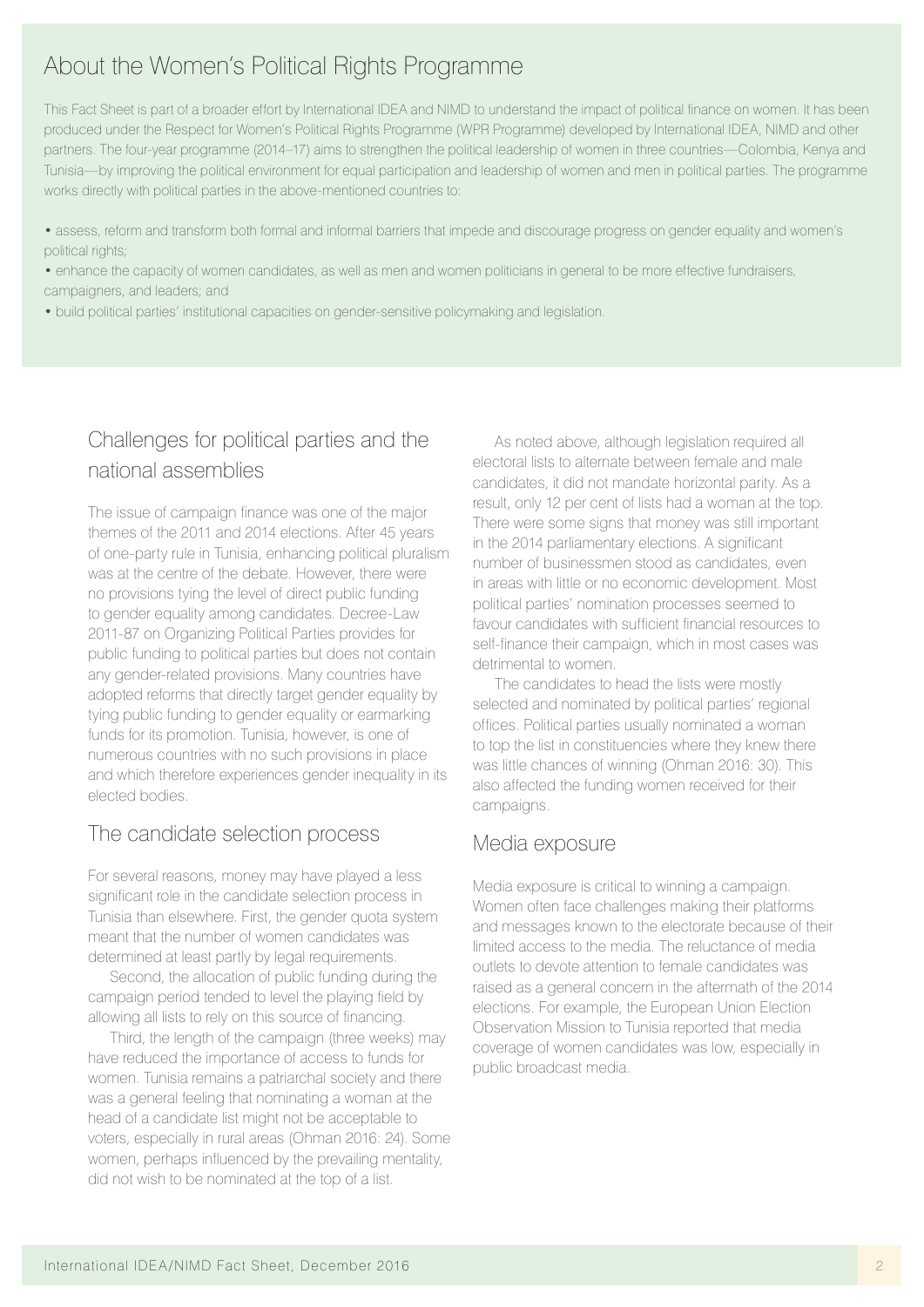# Examples of gendered legislative measures

Countries around the world have started to adopt political finance reforms to level the playing field for women and alleviate the financial burden that campaigns can represent. In parallel with legislation, electoral stakeholders—such as political parties or civil society organizations (CSOs)—can use training, capacity building projects and fundraising support to help reduce the gender gap. Examples of gendered legislative measures include the following:

- In Chile, for the next four electoral cycles (starting in 2017), the reformed electoral law will establish a higher compensatory amount for women candidates for every vote won, designed to help reimburse campaign expenses—irrespective of whether a women candidate won or lost the election. In addition, there will be an increased amount of public funding to parties for each female candidate elected. The reformed electoral law requires parties to nominate not less than 40 per cent or no more than 60 per cent of women and men on their candidate lists.
- In 1999, France adopted a law tying public funding to respect for the gender quota. Under the law, if the gender gap between male and female candidates is larger than 2 per cent, the public funding is reduced by three-quarters of the difference.
- In Burkina Faso, political parties that do not meet the requirement to place at least 30 per cent of either sex on their candidate lists are deprived of 50 per cent of their public funding.
- In Ethiopia, state financial support is allocated according to the number of female candidates nominated by a party.
- In Togo, 20 per cent of the financial assistance from the state is allocated to parties or groupings of parties in proportion to the number of women elected at the previous election.
- In Canada, the cost of childcare incurred in the course of the election campaign can be claimed as expenses. It must be reported in the campaign account and is eligible for reimbursement.
- In Romania, the state funding allocated to eligible political parties is increased in proportion to the number of seats obtained by women candidates.
- In Mexico, each party must devote 2 per cent of its annual regular public funding to the training, promotion and development of female leaders.
- In Morocco, the government has created a support fund to encourage women's representation, which finances projects that strengthen women's capacities.
- Subsidized media coverage or additional media coverage is an important means of enabling women to run a more cost-effective campaign. In Brazil, a 2009

reform provided 10 per cent additional media time to political parties, to be used by women candidates. In Timor Leste, additional television advertising time was given to women candidates and parties that placed women in 'winnable' positions on their lists during the 2001 elections.

• In Costa Rica, the Citizens' Action Party has created an Office for Gender Equality, under the internal election board, which works to implement all the requirements on gender equality set out in the party's statutes, especially regarding horizontal parity in the party lists they present for elections.

# Actions to address the gender gap in Tunisia

# For political parties

Political parties play a crucial role in the candidate selection and nomination process, and in the administration of political funds, including public funding for political activities.

It is therefore critical to establish measures to ensure that women and men in political parties have equal and equitable access to the essential resource of political finance. Actions could include the following:

- Organize training for male members of political parties to make them familiar with the issue of gender equality and the importance of women's participation in politics.
- Introduce a gender equity policy to national parties' statutes to ensure that female candidates are placed in competitive and winnable positions and can benefit from an equitable distribution of campaign financing and other resources.
- Organize training for female candidates with a focus on the main campaign finance regulations and candidates' duties and responsibilities.

# For the Tunisian Parliament

Actions could include the following:

- Introduce gendered criteria for the allocation of public funding. Decree-law 87 should be reviewed in respect of the methods for the calculation and allocation of public funding. For example, the amount of public grant should be linked to the percentage of women candidates elected to office.
- Promote horizontal parity through the adoption of financial incentives for political parties: a predetermined percentage or a specific additional amount of money should be allocated as assistance for electoral